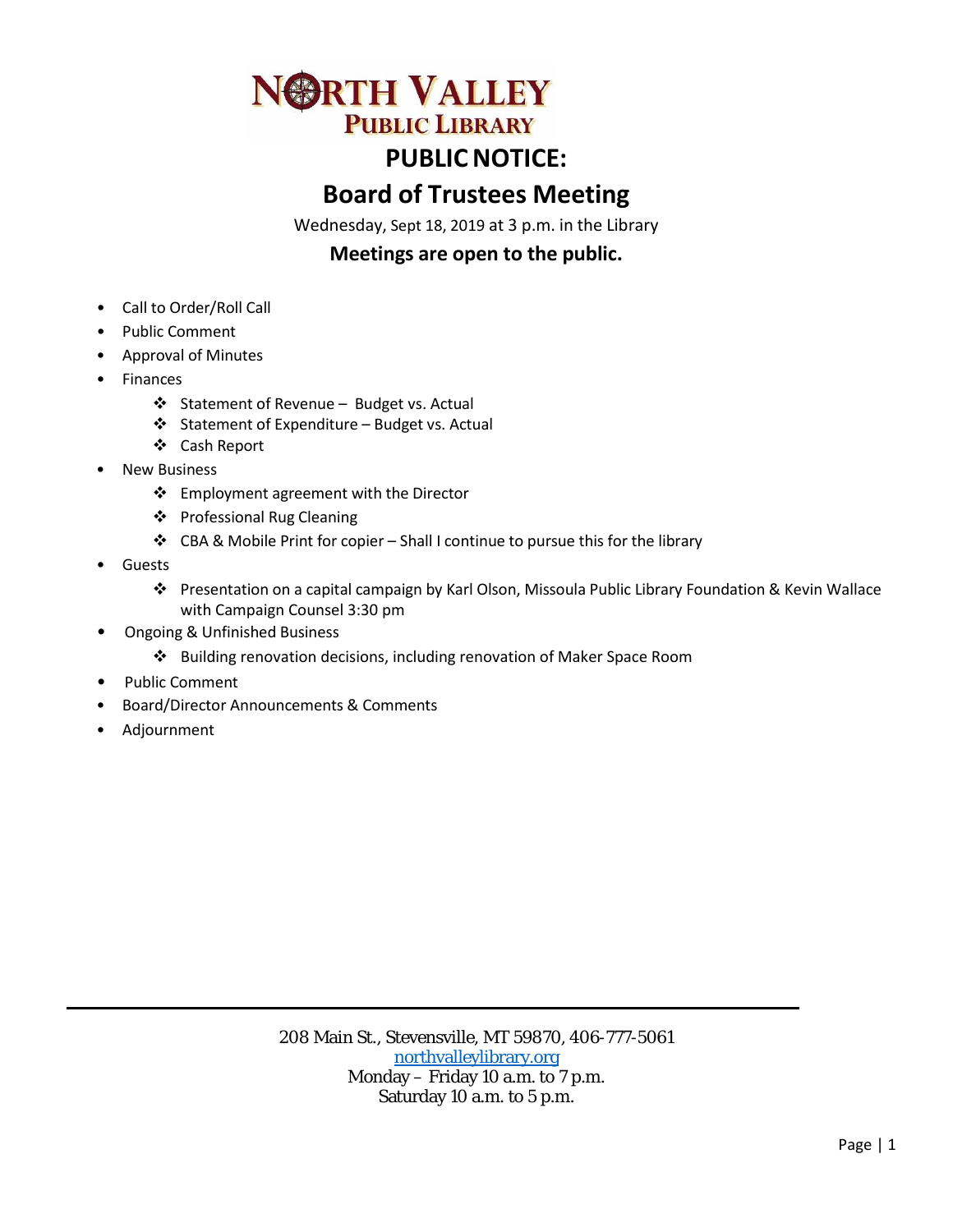#### **North Valley Public Library**

Minutes Board of Trustees Meeting Wednesday, September 18, 2019 at 3 p.m. in the Library

#### **Call to Order/Roll Call**

The meeting was called to order at 3:02 p.m.

#### **Present:**

Caitlin Dunn, Board Member Victoria Howell, Board Chairman Dianne Snedigar, Board Member Leon Theroux, Board Member Kim Tiplady, Board Member Denise Ard, Director

#### **Guests**

Amy Horlacher, Foundation President; Donna Bainbridge, Foundation Board member.

**Presentation Guests** Karl Olson, Missoula Public Library; Kevin Wallace, CampgaignCounsel.org; Carlyn Runnels, CampaignCounsel.org

#### **Public Comment**

No public were in attendance so there was no public comment.

#### **Approval of Minutes**

Dianne motioned to approve the minutes of the August 21 and September 5. Kim seconded the motion. The motion was approved unanimously.

#### **Finances**

Victoria asked why the Foundation was only giving \$360.78. The Foundation will pay directly vendors directly for gifts to the library. Leon asked why the overdue fines 346071 had so much more than the anticipated revenue. Denise said it may have been meant for lost and damaged fines 346070 and she would investigate. Leon asked why computer equipment (262) was already 43% spent. Denise said they purchased a new server. Leon asked why 313 OneCall was 50% spent. Denise said we bought a bank of phone calls once or twice a year. 393 OCLC is an annual fee. Caitlin moved to accept the financial statements. Dianne seconded the motion. The motion was approved unanimously.

#### **New Business**

• Employment Agreement with the Director

Leon moved to accept the updated employment agreement with the director. Kim seconded the motion. The motion was approved unanimously.

• Professional Rug Cleaning

Leon said he did not want the library to close for cleaning of the carpet. Dianne said they clean her bank branch and they can do it after hours. Victoria motioned to have all the library carpets professional cleaned by Tim's Cleaner Carpets. Dianne seconded the motion. The motion was approved unanimously.

• CBA & Mobile Print for copies

It was decided not to pursue this further at this time. May revisit if a stronger need arises.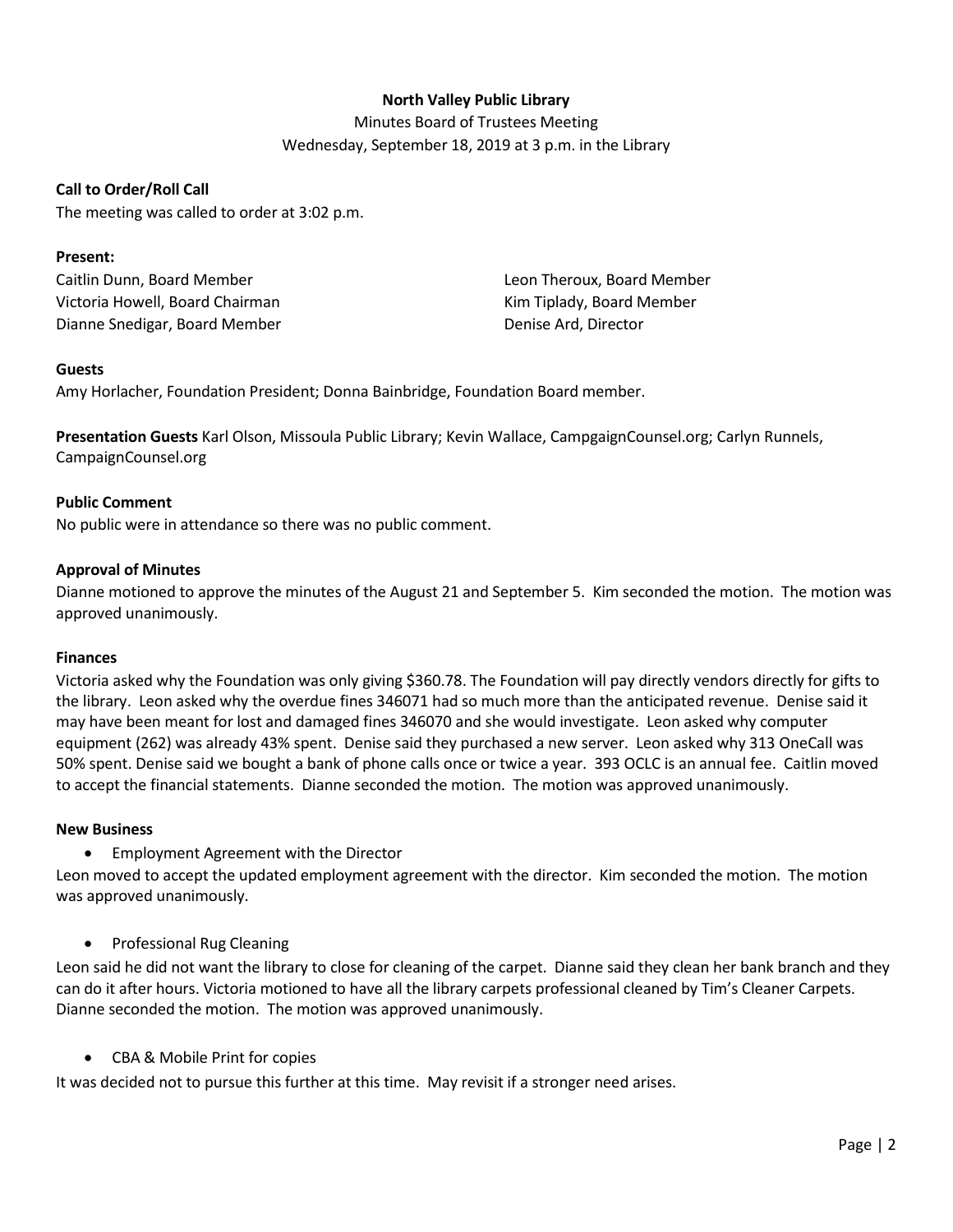#### **Guests**

In collaboration with the Board of Trustees, the NVPL Foundation asked the Foundation President of Missoula Public Library if he would talk about the Missoula Public Library's successful capital campaign. His presentation was titled *Building Campaign Basics & Must-Haves*. Karl Olson invited the Campaign Counsel to joint present. *See Addendum at end of minutes for notes* 

#### **Ongoing Business**

Dianne made a motion to pursue the Maker Space project, getting an updated estimate from Bryan Bauder to include bot the north wall framing and insulation as well as door to the MakerSpace and new electrical box. Kim seconded the motion. The motion was approved unanimously.

#### **Public Comment**

No public joined the meeting so there was no public comment.

#### **Board/Director Announcements & Comments**

One of the subs resigned. Denise found a qualified person to fulfill the position as adult services specialist.

Leon said he noticed that Denise had removed the room location from the agenda. Denise said it was because one time they did not meet in the correct room of the library so did not want to be illegally having a meeting when it was incorrect on the agenda, and the library was small so they could ask at the front desk. Leon said he wanted it back on the agenda.

#### **Adjournment**

Dianne moved to adjourn the meeting at 5:18. Kim seconded the motion. The motion was approved unanimously.

Minutes by Caitlin Dunn and Denise E. Ard.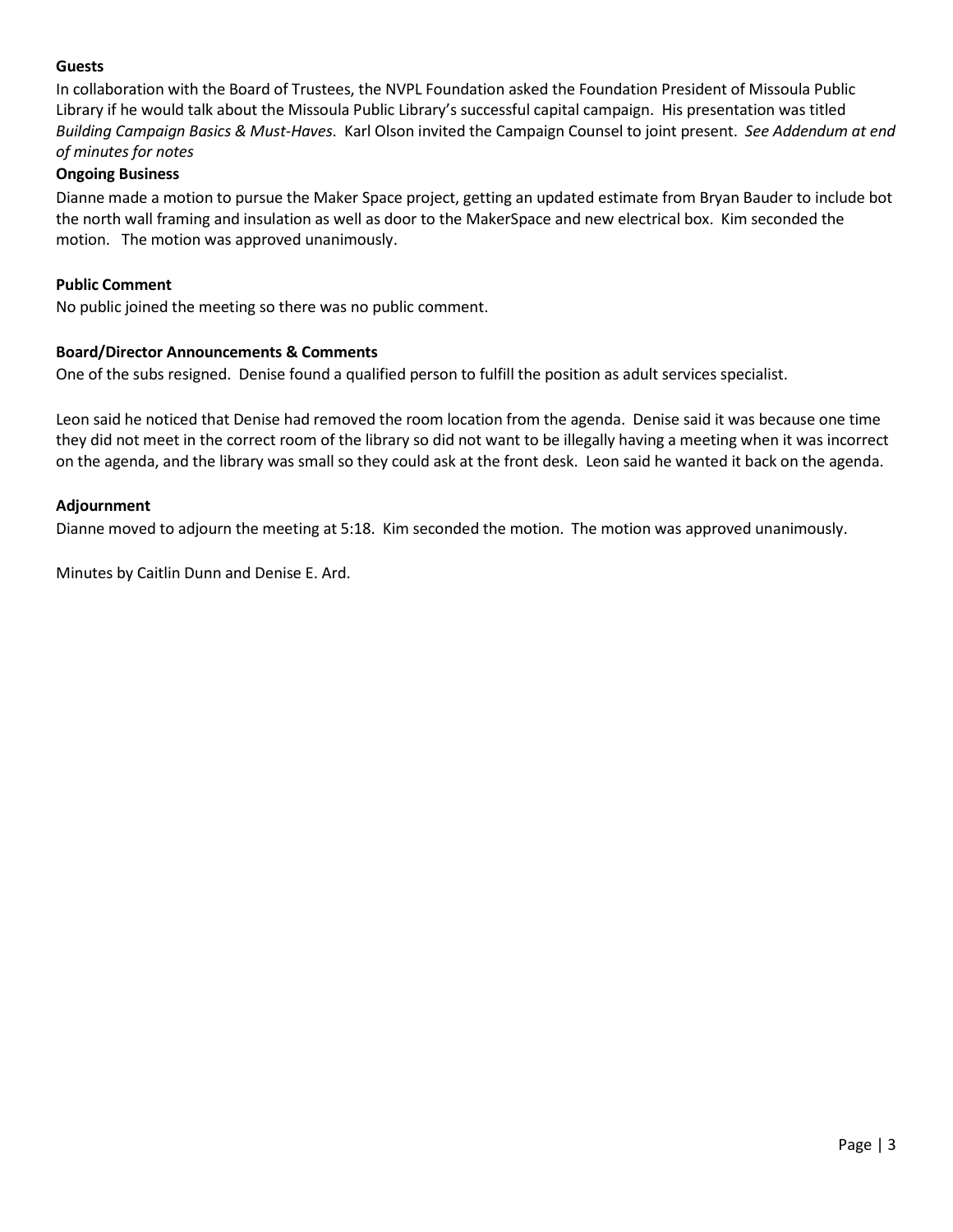#### **Addendum**

#### *Building Campaign Basics & Must-Haves* **(Capital Campaign Presentation)**

**By Karl Olson, Missoula Public Library; Kevin Wallace, CampgaignCounsel.org; Carlyn Runnels, CampaignCounsel.org**

#### **Denise Ard & Caitlin Dunn Notes:**

Missoula started the process over a decade ago.

2010 they had a site assessment. It showed that a new building was needed.

2014 a feasibility assessment to tap into the community to see the supported for it.

2015 they launched a quiet capital campaign. They brought in third party for the capital campaign.

2016 they started a political campaign to pass a bond. In conjunction they had an education campaign by the library staff.

2017 voters passed the bond by 59%, which is considered a landslide. The building is currently under construction. Karl said they did not have experience in fundraising so had to learn.

Karl said before you launch any campaign you must have a vision. It is important not to lose your brand. "At the core we are a library and people love libraries." The Missoula vison committee was the Director, The Foundation, Friends and community groups. They packaged it to the board but the board did not vote on it.

The vision must be a compelling message. What do you want to become? There needs to be something voters can hold onto. Partnerships and collaborations are important but remember you are a library. People love libraries.

Coordinating. There must be three different campaigns and **vision** in the center of all of them.

- Capital
- Political
- **Education**
- 1.) *Feasibility study*. Costs \$15,000-\$20,000 flat rate. Talk to shapers. Sometimes you will find out after the feasibility study that you can't do it.
- a. Make sure everyone is on board. Internal commitment.
- b. Community leader feedback. External commitment.
- c. A plan.
- 2.) *Commitment.* Internal Do you want to do this? Benefit What does the community get from it? Everyone has to be on the same page.
- 3.) *Capacity.* How much money can be raised? Capacity of board, staff and community to give. Is there enough philanthropy towards the Library? Sometimes you just need the one. 3<sup>rd</sup> party is very valuable.

*Capital Campaign* 11-12 wealthy individuals can make a building campaign possible. Need to approach big donors. When approaching big donors need to speak about 1.) Return on investment. 2.) Memorialize 3.) Legacies.

#### *Educational Campaign*

The education campaign is done by the library staff. One message, many formats. Tell your story in 3-5 topics. Don't flood with too much information or too many messages. Simple is best. The vison provides the message. Choose what matters most to the community. Never talk about library's needs, talk about community needs. Spread by local news story, take it to local areas, social media. Put the vision into market strategy. Library in-house saturation. Promote the library. People enjoy seeing the library's inner working so pull back the veil.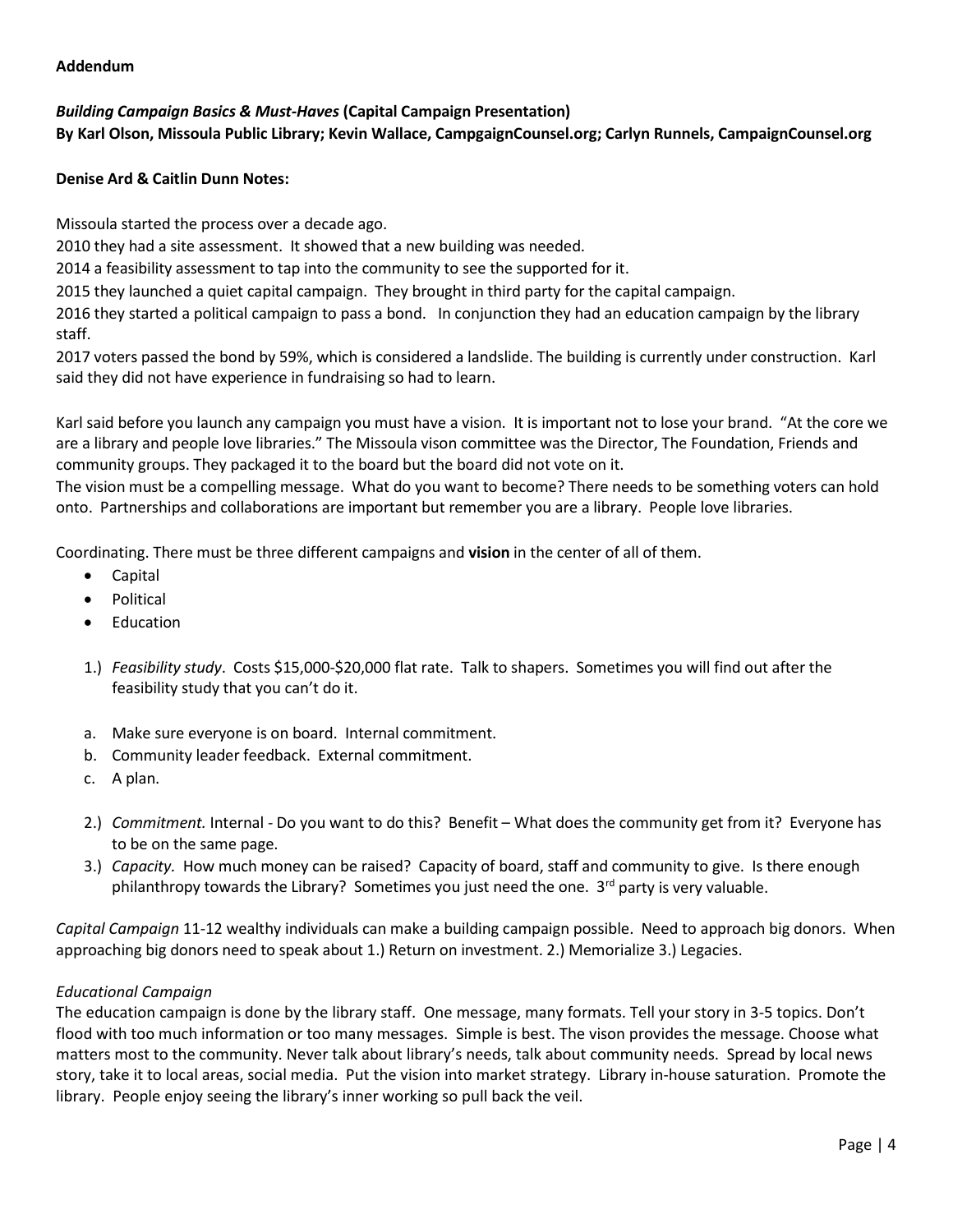#### *Political Campaign*

Authority surveys and polls. Bond campaign, paid poll. Chat with those in politics, mayor, county etc. Bond committee 501c3 PAC. DO NOT USE LIBRARY RESOURCES! ILLEGAL.

Recommended that you have some funds upfront to start the process. \$60,000 was a rough estimate number that was mentioned. Keep things separate and complete. Bring professionals in. Final words of wisdom, don't let zeros scare you.

#### **Amy Horlacher Notes:**

#### **Missoula Library experience:**

2010 site assessment for architecture, engagement, library expansion

2014 began planning and organizing-feasibility study to see what level of support existed in the community

2014 began quiet capital campaign

2016 Political campaign for bond-passed by landslide

Cost for new building \$37,408,303 bond raised \$30,000,000 and library foundation committed to raising \$6,000,000 and library added approximately \$1,000,000

MLF board did not have any experience in fundraising

MUST HAVE a vision-what do we want to become and a mission-how are we meeting needs: The people making this happen need to be inspired

We already have a fabulous brand—at our core, we are a library and libraries are always supported. (Best Little Library) Some new visions they had to adopt included partnerships/collaborations, specialized spaces and interactions

#### **3 Parts to successful fundraising:**

- 1. Capital Campaign (MPL was All Under One Roof)—identify local philanthropists
- 2. Political/Bond—must be separate and follow legal parameters
- 3. Educational Campaign (MPL was Room to Learn, Share and Grow)

Target audiences based on eligible voters, donators give \$ because…, know library needs and services

#### **3 steps to start:**

- 1. Feasibility study- $3^{rd}$  party recommended to determine the following
	- a. What  $\zeta$  you can raise and helps identify wealthy individuals who give a lot of  $\zeta$ Internally everyone must be behind it (staff, foundation, board, etc.)
	- b. Externally they will talk to opinion leaders in the community and get feedback
	- c.  $3<sup>rd</sup>$  party gives clients (us) a plan on whether any project can be done, what project has the best chance of success and how it can be done.

#### 2. Commitment

- a. Internally—must have honesty, do you want to do this, all players must be all in
- b. Must know needs of library
- c. Community will want to know benefit to them (i.e.—improve families and community)
- d. CLEAR and CONCISE MESSAGING
- 3. Capacity
	- a. How much can the community raise?
	- b. Is there enough philanthropy? (this can be 1 key person)
	- c. Can staff handle what's involved? Including giving?
	- d. Who can we bring in and what doors can we open?

Kevin highly recommended bringing in a third party to make assessments, says they could not have done it themselves **Campaigns:**

1. Education Campaign